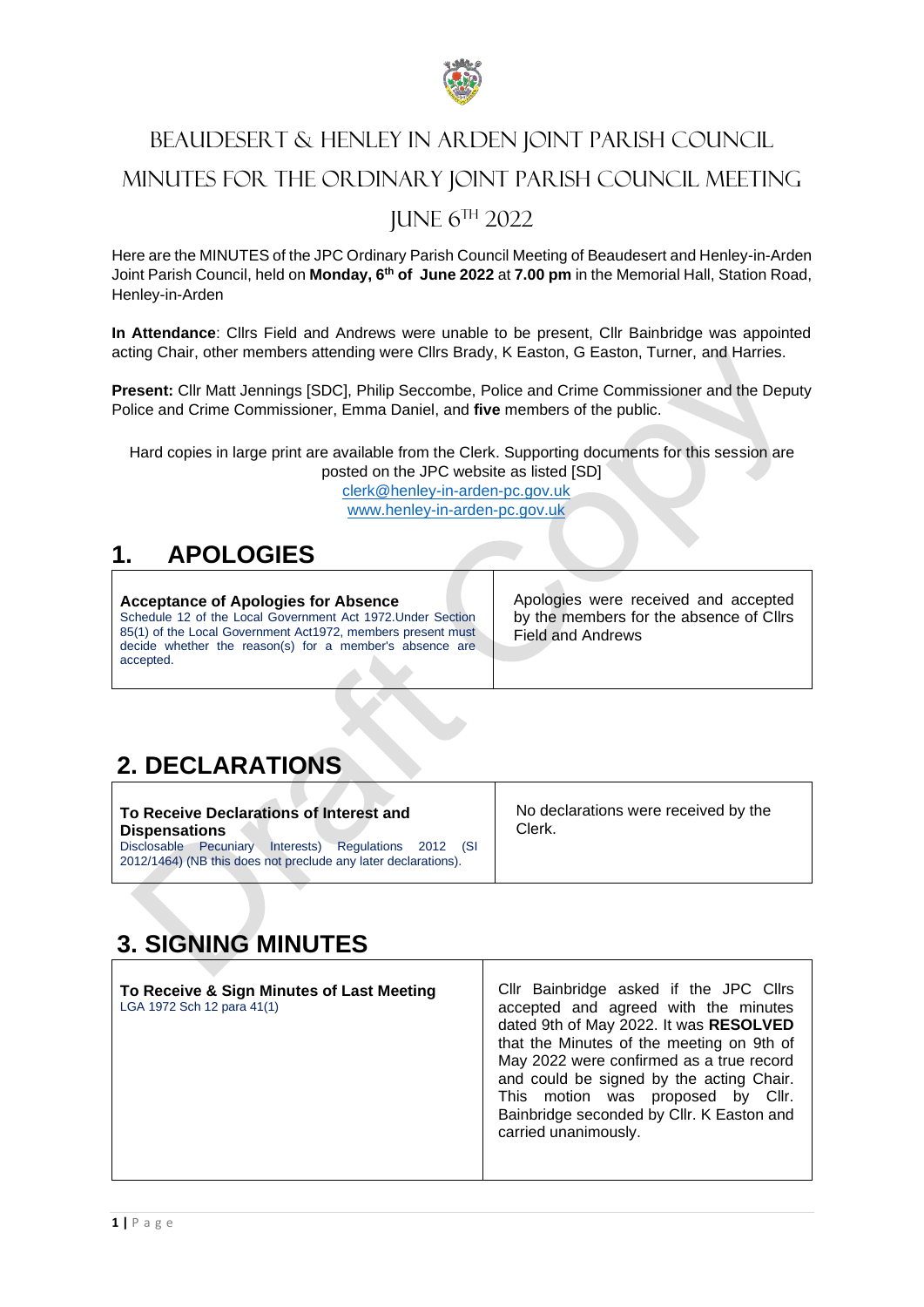

# **4. DISTRICT COUNCILLOR**

**Reports from District Councillor Item 4.1 added today 6th June 2022** 4.0 Cllr Matt Jennings gave his report for June 2022, a copy is posted under supporting documents on the JPC website. 4.1 Mr. Philip Seccombe addressed the assembly basing his presentation of the recent publication on their vision, which can be found on the JPC website.

# **5. PLANNING**

## **22/01318/FUL 1 High Hurst Cottage**

**<https://apps.stratford.gov.uk/eplanning/AppDetail.aspx?appkey=RBAOSOPMLMF00>**

Cllr Bainbridge was unable to vote on this application.

**RESOLVED:** Clerk asked to post a decision of **NO OBJECTION** on the SDC website. This was based on advice provided by JPC consultant, proposed by Cllr K Easton, seconded by Cllr G Easton, voted in favour by all present bar Cllr Bainbridge.

## **22/00931/FUL Adam's Timber Yard**

**[https://apps.stratford.gov.uk/eplanning/AppSearchResult.aspx?searchby=application&appref=0](https://apps.stratford.gov.uk/eplanning/AppSearchResult.aspx?searchby=application&appref=00931) [0931](https://apps.stratford.gov.uk/eplanning/AppSearchResult.aspx?searchby=application&appref=00931)**

**RESOLVED:** Clerk asked to post a decision of **SUPPORT** on the SDC website with caveat. Chair acknowledged that Adams vehicles were much larger these days and whilst supporting the application she asked that the applicant be minded to respect encroachment on to green belt, add landscaping if possible and ensure the is limited lighting pollution after dark. proposed by Cllr Bainbridge, seconded by Cllr K Easton, voted in favour by all present..

## **22/01388/LBC 1 Yew trees**

**[https://apps.stratford.gov.uk/eplanning/AppSearchResult.aspx?searchby=application&appref=0](https://apps.stratford.gov.uk/eplanning/AppSearchResult.aspx?searchby=application&appref=01388) [1388](https://apps.stratford.gov.uk/eplanning/AppSearchResult.aspx?searchby=application&appref=01388)**

Cllr Bainbridge was unable to vote on this application.

**RESOLVED:** Clerk asked to post a decision of **NO OBJECTION** on the SDC website This was based on advice provided by JPC consultant, proposed by Cllr A Harries, seconded by Cllr G Easton, voted in favour by all present bar Cllr Bainbridge.

## **22/01373/FUL 40 Brook End Drive**

**[https://apps.stratford.gov.uk/eplanning/AppSearchResult.aspx?searchby=application&appref=0](https://apps.stratford.gov.uk/eplanning/AppSearchResult.aspx?searchby=application&appref=01373) [1373](https://apps.stratford.gov.uk/eplanning/AppSearchResult.aspx?searchby=application&appref=01373)**

**RESOLVED:** Clerk asked to post a decision of **OBJECTION** on the SDC website. The JPC felt that the dormer window planned was too large and was raised too high thus exceeding the existing roofline. Proposed by Cllr Bainbridge, seconded by Cllr K Easton, voted in favour by all present..

## **22/01584/TREE The Limes 35 High Street**

**[https://apps.stratford.gov.uk/eplanning/AppSearchResult.aspx?searchby=application&appref=0](https://apps.stratford.gov.uk/eplanning/AppSearchResult.aspx?searchby=application&appref=01584) [1584](https://apps.stratford.gov.uk/eplanning/AppSearchResult.aspx?searchby=application&appref=01584)**

.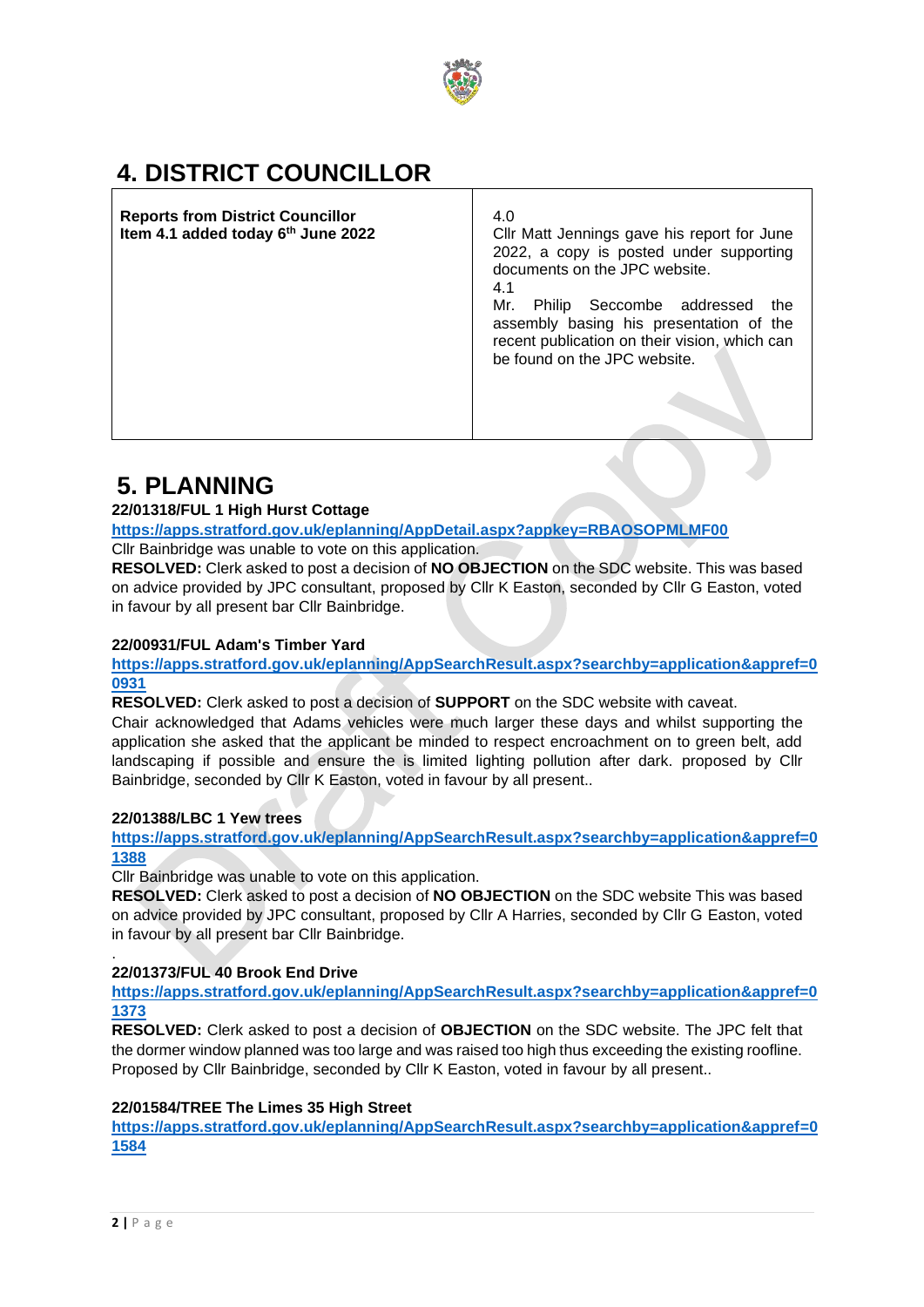

Chair explained that the tree was sited in a conservation area and was protected, and the owner is required to file a report to SDC seeking final permissions. The JPC await this outcome. Proposed by Cllr Bainbridge, seconded by Cllr G Easton, voted in favour by all present..

#### **22/01397/FUL 49 Meadow Road**

**[https://apps.stratford.gov.uk/eplanning/AppSearchResult.aspx?searchby=application&appref=0](https://apps.stratford.gov.uk/eplanning/AppSearchResult.aspx?searchby=application&appref=01397) [1397](https://apps.stratford.gov.uk/eplanning/AppSearchResult.aspx?searchby=application&appref=01397)**

**RESOLVED:** Clerk asked to post a decision of **NO OBJECTION** on the SDC website This was based on advice provided by JPC consultant, proposed by Cllr Bainbridge, seconded by Cllr G Easton, voted in favour by all present.

#### **22/02545/FUL Crocketts Cottages Birmingham Road**

**<https://apps.stratford.gov.uk/eplanning/AppDetail.aspx?appkey=QXK8UXPMIEA00>**

**RESOLVED**: Clerk asked to post a decision of **NO OBJECTION** on the SDC website This was based on advice provided by JPC consultant, proposed by Cllr Bainbridge, seconded by Cllr G Easton, voted in favour by all present.

#### **21/01164/VARY. [APPEAL]**

**<https://apps.stratford.gov.uk/eplanning/AppDetail.aspx?appkey=QRAJSVPMIOH00>**

Chair advised all that she would contact SDC directly on this variation and her response will be published in due course on the SDC portal.

#### **21/01212/FUL Appeal 21/01213/LBC 221 High Street**

**<https://apps.stratford.gov.uk/eplanning/AppDetail.aspx?appkey=QXK8UXPMIEA00>**

Chair advised all that she would contact SDC directly on this variation and her response will be published in due course on the SDC portal.

# **6. CREDITORS PAYMENTS**

## **6.1 Payments made since last meeting**

| <b>Creditor</b>     | <b>Invoice</b> | <b>Due</b>  | Amount     | <b>VAT</b> | <b>Gross</b> | <b>Description</b>                                                                           |
|---------------------|----------------|-------------|------------|------------|--------------|----------------------------------------------------------------------------------------------|
|                     | Date           | <b>Date</b> | <b>Net</b> |            |              |                                                                                              |
| <b>Henley Focus</b> | 26.04.22       | 26.0.22     | £100.00    | £00.00     | £100.00      | May edition 2 page spread                                                                    |
| WS Gardens          | 25.04.22       | 25.05.22    | £690.00    | £138.00    | £828.00      | April 2 cuts contract                                                                        |
| T Mousley & Son     | 03.03.22       | 03.04.22    | £240.00    | £48.00     | £288.00      | <b>Riverside Gardens</b><br><b>URGENT JOB</b>                                                |
| T Mousley & Son     | 20.04.22       | 20.05.22    | £200.00    | £40.00     | £240.00      | William James Way<br><b>URGENT JOB</b>                                                       |
| T Mousley & Son     | 20.04.22       | 20.05.22    | £495.00    | £99.00     | £594.00      | Littleworth [subject to<br>planning] Sever ivy and<br>pollarding Willow<br><b>URGENT JOB</b> |
| Natalie Walker      | 01.03.22       | 01.04.22    | £150.00    | £00.00     | £150.00      | NDP word template design                                                                     |
| Edge It             | 04.04.22       | 04.05.22    | £15.00     | £3.00      | £18.00       | Band upgrade set up                                                                          |
| T Mousley & Son     | 26.04.22       | 26.05.22    | £523.00    | £104.60    | £627.60      | Remedial tree works<br>adjacent to play towers,<br>tendered 19.01.2022                       |
| <b>HTDL</b>         | 03.05.22       | 02.06.22    | £760.00    | £152.00    | £912.00      | Website support                                                                              |
| <b>HTDL</b>         | 03.05.22       | 02.06.22    | £385.00    | £77.00     | £462.00      | Website hosting                                                                              |
| <b>WALC</b>         | 01.04.22       | 01.06.22    | £765.00    | £111.80    | £876.80      | Annual subscription                                                                          |
| Tree Shop Ltd       | 05.04.22       | 06.04.22    | £121.78    | £24.36     | £146.14      | JPC tree planting<br>campaign                                                                |

**Noted:** by all members present.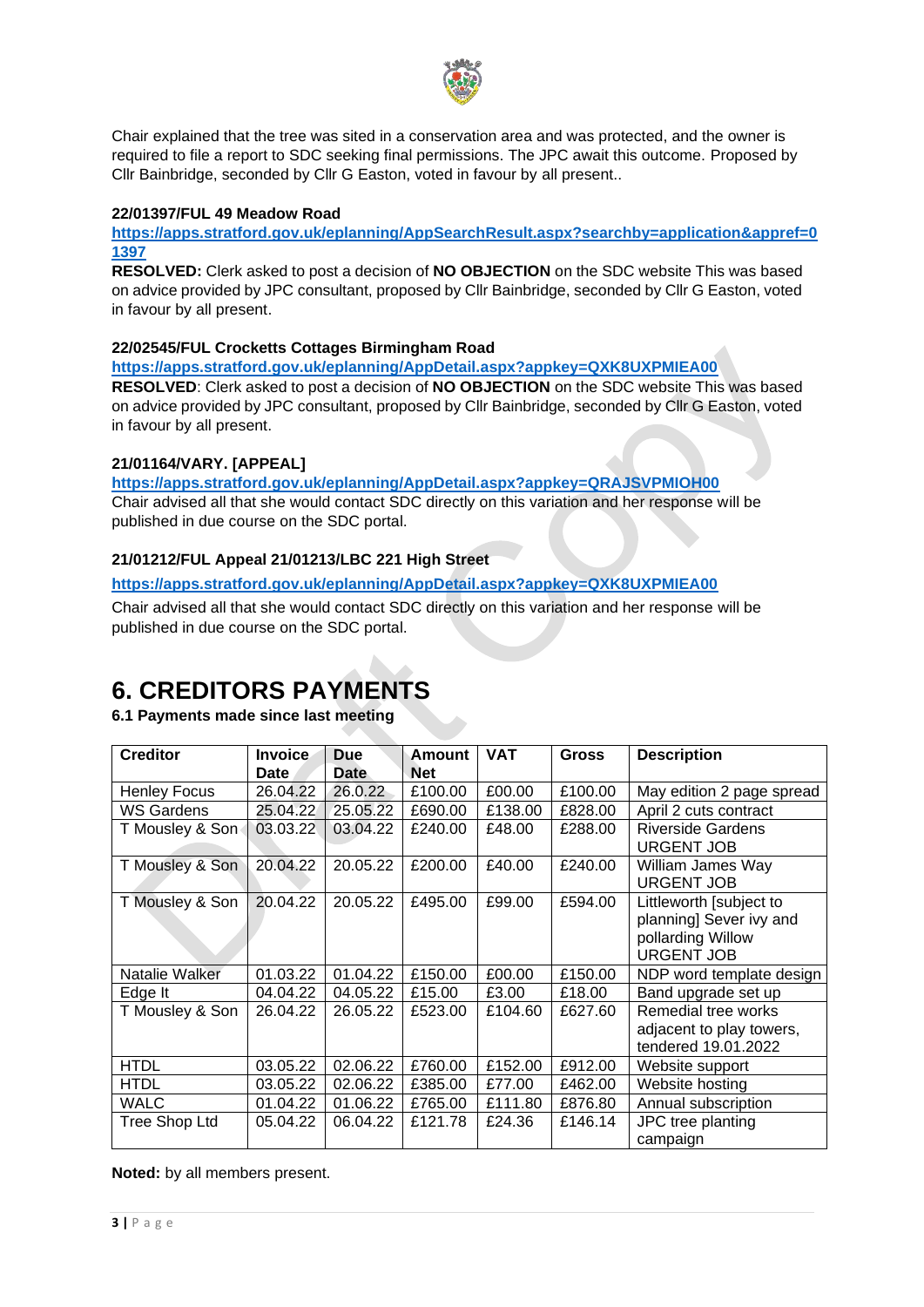

| <b>Creditor</b>          | <b>Invoice</b> | <b>Due</b>  | <b>Amount</b> | <b>VAT</b> | <b>Gross</b> | <b>Description</b>                                    |
|--------------------------|----------------|-------------|---------------|------------|--------------|-------------------------------------------------------|
|                          | <b>Date</b>    | <b>Date</b> | <b>Net</b>    |            |              |                                                       |
| <b>Buildbase</b>         | 25.02.22       | 25.03.22    | £1,318.64     | £283.73    | £1,587.37    | Riverlands jetty                                      |
| <b>Buildbase</b>         | 25.03.22       | 25.04.22    | £229.00       | £45.88     | £275.28      | Riverlands jetty                                      |
| <b>Buildbase</b>         | 05.03.22       | 05.04.22    | £220.96       | £44.19     | £265.15      | Riverlands jetty                                      |
| <b>Buildbase</b>         | 05.03.22       | 05.04.22    | £70.07        | £14.01     | £84.08       | Riverlands jetty                                      |
| Adomast<br>Manufacturing | 26.04.22       | <b>PFP</b>  | £1,635.00     | £327.12    | £1,962.72    | <b>Toddlers Play Area</b><br><b>Riverlands URGENT</b> |
| Shakespeare's<br>England | 11.04.22       | 11.05.22    | £197.92       | £39.58     | £237.50      | Tourism upgrade access                                |
| 22CCGroup                | 28.04.22       | 28.04.22    | £490.00       | £98.00     | £588.00      | Jubilee Beacon deadline<br>purchase                   |
| Gifts2Impress            | 17.05.22       | 17.05.22    | £1,534.66     | £306.93    | £1,841.59    | <b>Jubilee Teddy Bears</b>                            |

#### **6.2 Payments made since last meeting by email ratification**

**Noted:** by all members present.

## **6.3 Payments to be considered by full Council**

| <b>Creditor</b>     | <b>Invoice</b><br>No. | <b>Due</b><br>Date | <b>Amount</b><br><b>Net</b> | <b>VAT</b> | <b>Gross</b> | <b>Description</b>         |
|---------------------|-----------------------|--------------------|-----------------------------|------------|--------------|----------------------------|
| <b>Buildbase</b>    | 301413                | 17.06.22           | £332.50                     | £64.50     | £387.00      | <b>Posts and Postcrete</b> |
| R Adams             | 185778                | 31.05.22           | £14.70                      | £2.94      | £17.64       | Cement for slabbing        |
| <b>WS Gardens</b>   | 10260                 | 24.06.22           | £690.00                     | £138.00    | £828.00      | May 2 cuts                 |
| <b>Henley Focus</b> | JN22 04               | 24.06.22           | £100.00                     | £00.00     | £100.00      | May inserts                |
| <b>Buildbase</b>    | 302453                | 04.07.22           | £70.78                      | £3.54      | £74.32       | Propane Gas Beacon         |
|                     |                       |                    |                             |            |              |                            |
|                     |                       |                    |                             |            |              |                            |

## **RESOLVED:**

6.3 Cllr Bainbridge asked if the JPC Cllrs accepted and agreed that payment to the foregoing creditors should be made. It was **RESOLVED**. This motion was proposed by Cllr. K Easton, seconded by Cllr. G Easton and carried unanimously.

## **6.4**

#### **Income since last meeting.**

| <b>Payee</b>     | <b>Remittancel Amount</b><br>Date |            | <b>Description</b>                   |
|------------------|-----------------------------------|------------|--------------------------------------|
| Lloyds           | 31.05.2022                        | £1.24      | Interest paid – May 2022             |
| <b>SDC</b>       | 19.05.2022                        | £913.13*** | Interest paid on WASPS s.106 payment |
| Allotment Income | Mav                               | £645.00    | Cash, cheques, and transfers         |

**Noted:** by all members present.

\*\*\* Corrected from the error stated on the agenda.

# **7. BANKING**

| <b>Banking [Account Balances]</b><br>[Considered in earlier Finance Meeting and agreed by full<br>council] | The balances of accounts at 31.05.2022 are<br>Deposit Account £170,000.00<br>Current Account £2,676.21<br>Total £172,676.21<br>A copy of the bank statement for May is posted<br>on the JPC website |
|------------------------------------------------------------------------------------------------------------|-----------------------------------------------------------------------------------------------------------------------------------------------------------------------------------------------------|
|------------------------------------------------------------------------------------------------------------|-----------------------------------------------------------------------------------------------------------------------------------------------------------------------------------------------------|

**Noted:** by all members present.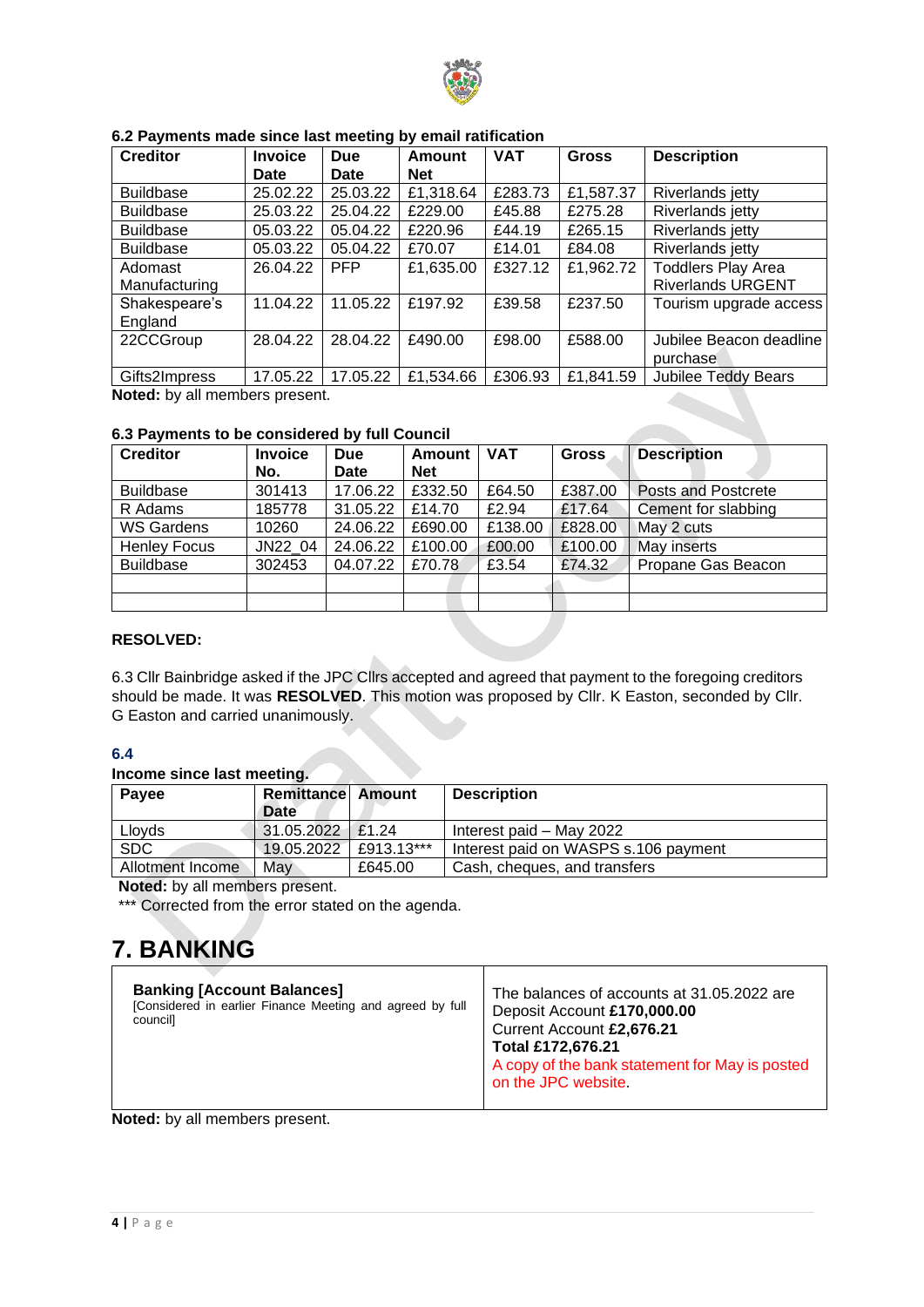

# **8. CHAIR'S REPORT**

## **8.1 JUBILEE IN HENLEY**

Chair to update all on outcome of the celebrations for the Platinum Jubilee

## **8.2 OTHER MATTERS**

Other matters if appropriate.

8.1 Acting Chair reported on celebrations and that all had gone well and enjoyed by the community. Details of the best dressed business, residence and school dressings will be published on the JPC website. She asked that members approve the suggested prize monies and book vouchers for children amounting to **£250.00,** proposed by Cllr Bainbridge, seconded by Cllr K Easton, and carried unanimously by all members present. 8.2

Acting Chair raised the email request to support the care of the flower borders around the Prince Harry Car Park, based on a quotation from a local gardener following failure to enlist any volunteers. She was concerned that they were overgrown and not a good advert for the town if viewed by the many visitors who park there. The Clerk had collected a majority of email votes in favour of the project costing **£148.00** and he will raise the necessary Purchase Order to cover the work. The Clerk asked for a reaffirmation from members, proposed by Cllr K Easton, seconded by Cllr Brady and carried unanimously. 8.3

Acting Chair reported that she was not consulted on the siting of the portaloo's in Riverlands and thought they may better have been placed near the entry gate further along the frontage. The Clerk advised that the contractor had asked for easy access for servicing the toilets which was not possible at that point on the car park. The Clerk will update residents on the opening and operation of the loos shortly.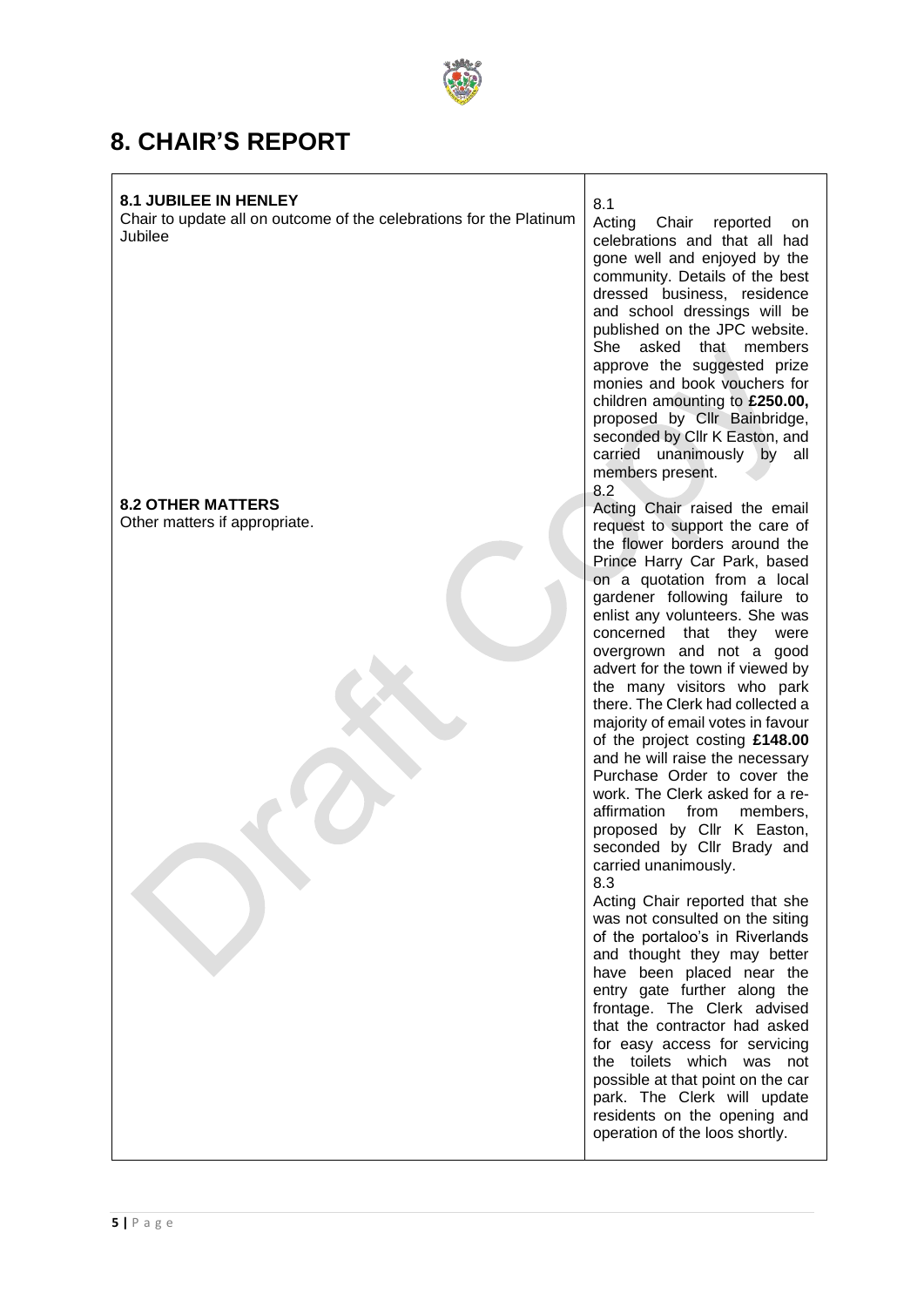

# **9. CLERK'S REPORT**

#### **9.1**

## **FRIENDS OF HENLEY STATION**

The Clerk will advise all on the matter of a request for the JPC to broker a limited lease holding on the building until such time as it may be agreed between the charity and Network Rail. **Previously circulated document.**

|                                                                                                                                                                                                                                                                                              | they seek legal advice on the<br>urgently so that a<br>matter<br>decision<br>can<br>be<br>reached.<br>seconded by Cllr G Easton, and<br>carries unanimously by all<br>present.                                                                                                                                                                                                                                                                                                                                                                                                                                                                                                                                                               |
|----------------------------------------------------------------------------------------------------------------------------------------------------------------------------------------------------------------------------------------------------------------------------------------------|----------------------------------------------------------------------------------------------------------------------------------------------------------------------------------------------------------------------------------------------------------------------------------------------------------------------------------------------------------------------------------------------------------------------------------------------------------------------------------------------------------------------------------------------------------------------------------------------------------------------------------------------------------------------------------------------------------------------------------------------|
| 9.2 SUMMARY OF CROFT CAR PARK OUTCOMES WITH<br><b>KERB &amp; SDC</b><br>Clerk to provide an update on this matter.                                                                                                                                                                           | 9.2<br>The Clerk updated all and<br>referred to his advice listed in<br>his email to all members dated<br>the 6 <sup>th</sup> of May. A short debate<br>engaging the public took place<br>and it was RESOLVED that the<br>Clerk prepare a plan going<br>forward for approval by the JPC<br>at the next meeting, 4 <sup>th</sup> July<br>2022. This plan is a hybrid<br>scheme<br>management<br>consisting of KERB parking<br>technology and a single ticket<br>dispenser,<br>signage,<br>and<br>enforcement<br>by SDC.<br>The<br>scheme<br><b>TEN</b><br>will<br>include<br>resident parking spaces and<br>accommodation<br>of<br>casual<br>Baptist Church personnel. A full<br>and detailed plan will be<br>available for the next meeting. |
| <b>9.3 COMMUNITY GOVERNANCE REVIEW</b><br>Clerk to advise Council on review of the numbers of elected<br>members, suggesting a reduction from TWELVE to EIGHT<br>members along with the rationale for raising the matter. If<br>appropriate the matter can then be taken forward to the next | 9.3<br>The Clerk explained that when<br>Joint<br>Parishes<br>the<br>were<br>established in 1972, it was<br>thought<br>prudent<br>field<br>to<br><b>TWELVE</b><br>councillors.                                                                                                                                                                                                                                                                                                                                                                                                                                                                                                                                                                |

circulated the Heads of Terms document provided by Network Rail. The acting Chair reiterated the decision reached in 2019 where the JPC fully support the initiative but would not accept any liability in its management. She asked members if they wished to pass the document to the JPC solicitors in order ascertain if any respect they will be made liable. **RESOLVED:** Cllr Bainbridge proposed that the JPC remains in support of the project without liability or direct engagement and that they seek legal advice on the matter urgently so that a decision can be reached, seconded by Cllr G Easton, and carries unanimously by all

The Clerk had previously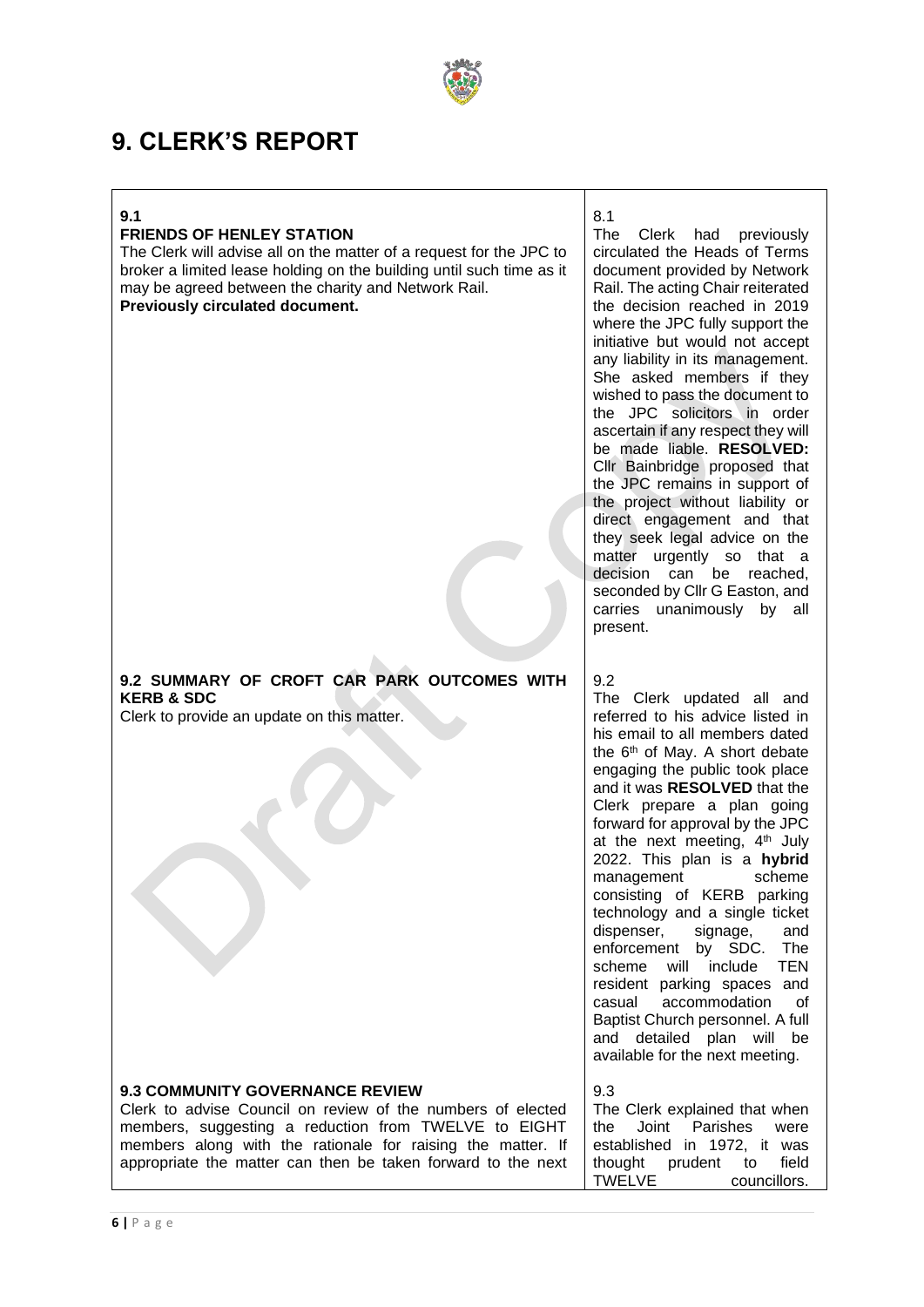

| meeting and a resolution sought to proceed with SDC on a full<br>consultation.                                                                                                                                       | Technology,<br>particularly<br>in.<br>communication now made it<br>feasible to operate with a<br>smaller number of members,<br>which in turn, would increase<br>the competitive atmosphere at<br>the elections, due in just ten<br>months' time in 2023. He<br>stressed that this was a matter<br>for further debate at the next<br>meeting and reminded all that<br>the JPC had been functioning<br>with only EIGHT members for<br>quite some time<br>in<br>this<br>administration.                                                                                                                                                                                                                                                                                                                                                                                                                                                                          |
|----------------------------------------------------------------------------------------------------------------------------------------------------------------------------------------------------------------------|---------------------------------------------------------------------------------------------------------------------------------------------------------------------------------------------------------------------------------------------------------------------------------------------------------------------------------------------------------------------------------------------------------------------------------------------------------------------------------------------------------------------------------------------------------------------------------------------------------------------------------------------------------------------------------------------------------------------------------------------------------------------------------------------------------------------------------------------------------------------------------------------------------------------------------------------------------------|
| <b>9.4 BBC GARDENERS WORLD FEATURE ON HENLEY</b><br>To note the filming of the allotments in Henley for the popular TV<br>programme. Clerk to update                                                                 | 9.4<br><b>The</b><br><b>Clerk</b><br>advised<br>that<br>permission had been sought<br>and gained from members to<br>allow the BBC to film at the<br>allotments and that he hoped<br>that some favourable publicity<br>for the town might accrue from<br>the programme, due to be aired<br>later in the year.                                                                                                                                                                                                                                                                                                                                                                                                                                                                                                                                                                                                                                                  |
| <b>9.5 EV CHARGING TERMINALS HENLEY HIGH STREET</b><br>Update on EV Chargers in Henley, response from a resident. The<br>Council to discuss and if appropriate direct the Clerk to take further<br>actions with WCC. | 9.5<br>Following a lively debate, the<br><b>Clerk</b><br>suggested<br>that<br>the<br>residents driving the objection<br>to the installation, provide a<br>form of words which embraced<br>their concerns and that signage<br>at the site be erected with a QR<br>link enabling the residents to<br>direct their opinions to the JPC<br>and based on that outcome, if<br>found to be in favour of their<br>removal, the JPC should then<br>approach the WCC<br>more<br>robustly than hitherto, with that<br>outcome, The Clerk asked that<br>Mr. Adam Winter [resident]<br>provide the form of words and<br>that CIIr B Turner assist in the<br>production of the QR based<br>signage. The motion to go<br>forward<br>with<br>this<br>action<br>proposed by Cllr Bainbridge,<br>seconded by Cllr Harries, and<br>carried<br>unanimously by all<br>present.<br>Cllr Matt Jennings offered to<br>raise this issue of EV chargers<br>on the Prince Harry Car Park |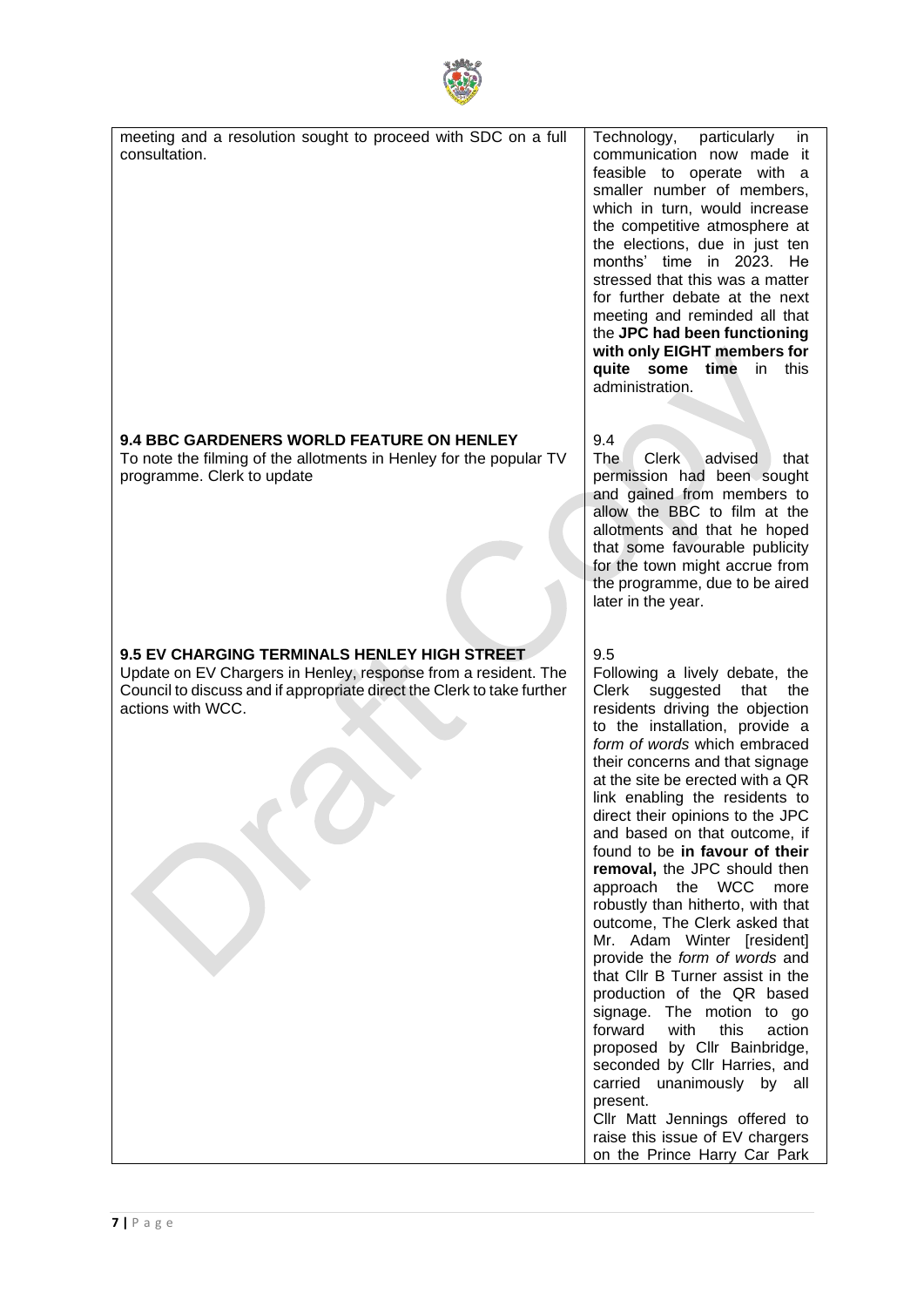

| with SDC which is under their                                                          |
|----------------------------------------------------------------------------------------|
| management.                                                                            |
| The matter of siting EV<br>chargers on all car parks in<br>Henley will be discussed at |
|                                                                                        |
|                                                                                        |
| further meetings.                                                                      |
|                                                                                        |

# **10. EXPENDITURE**

**To consider, and if appropriate approve payment for the following capital/service items of expenditure.**

The Accounts & Audit Regulations 2015 Part II, paras 3 & 4

| 10.1 Henley Repair Café Mini-Grant Request.<br>The Council to consider, and if appropriate award a mini grant to the<br>society named. [£500.00 max]<br>See supporting documents on website                | 10.1<br>After<br>careful<br>consideration<br>by<br>all<br>members.<br>Cllr<br>Bainbridge proposed that<br>the JPC provide a mini<br>£500.00,<br>grant<br>οf<br>seconded by Cllr Harries<br>and carried unanimously<br>in favour by all present.             |
|------------------------------------------------------------------------------------------------------------------------------------------------------------------------------------------------------------|-------------------------------------------------------------------------------------------------------------------------------------------------------------------------------------------------------------------------------------------------------------|
| 10.2 Henley Royal British Legion<br>The Council to consider, and if appropriate award a mini grant to the<br>society named. [£500.00 max]<br>See supporting documents on website.<br>10.3 New Notice Board | 10.2<br>After<br>careful<br>consideration<br>by<br>all<br>members, Cllr Harries<br>proposed that the JPC<br>provide a mini grant of<br>£500.00, seconded by<br>Cllr Brady and carried<br>unanimously in favour by<br>all present bar Cllrs K &<br>G Easton. |
| The Council to consider, and if appropriate purchase a new notice board<br>for Arden Road [£250.00 max]<br>PLEASE REFER TO APPENDED PHOTOS                                                                 | 10.3<br>After<br>careful<br>consideration<br>all<br>by<br>members, Cllr proposed<br>that the JPC provide a<br>new notice board at no<br>than<br>£250.00.<br>more<br>seconded by Cllr and<br>carried unanimously by<br>all present.                          |
| 10.4 Gifts2Impress [Proforma Payment]<br>Re-affirmation by full Council on email vote in favour of this payment.<br>[£1,841.59]                                                                            | 10.4<br>The parcel containing the<br>bears arrived damaged<br>and it was discovered<br>that there were sixteen<br>Clerk<br>missing.<br>The<br>reported that the JPC                                                                                         |